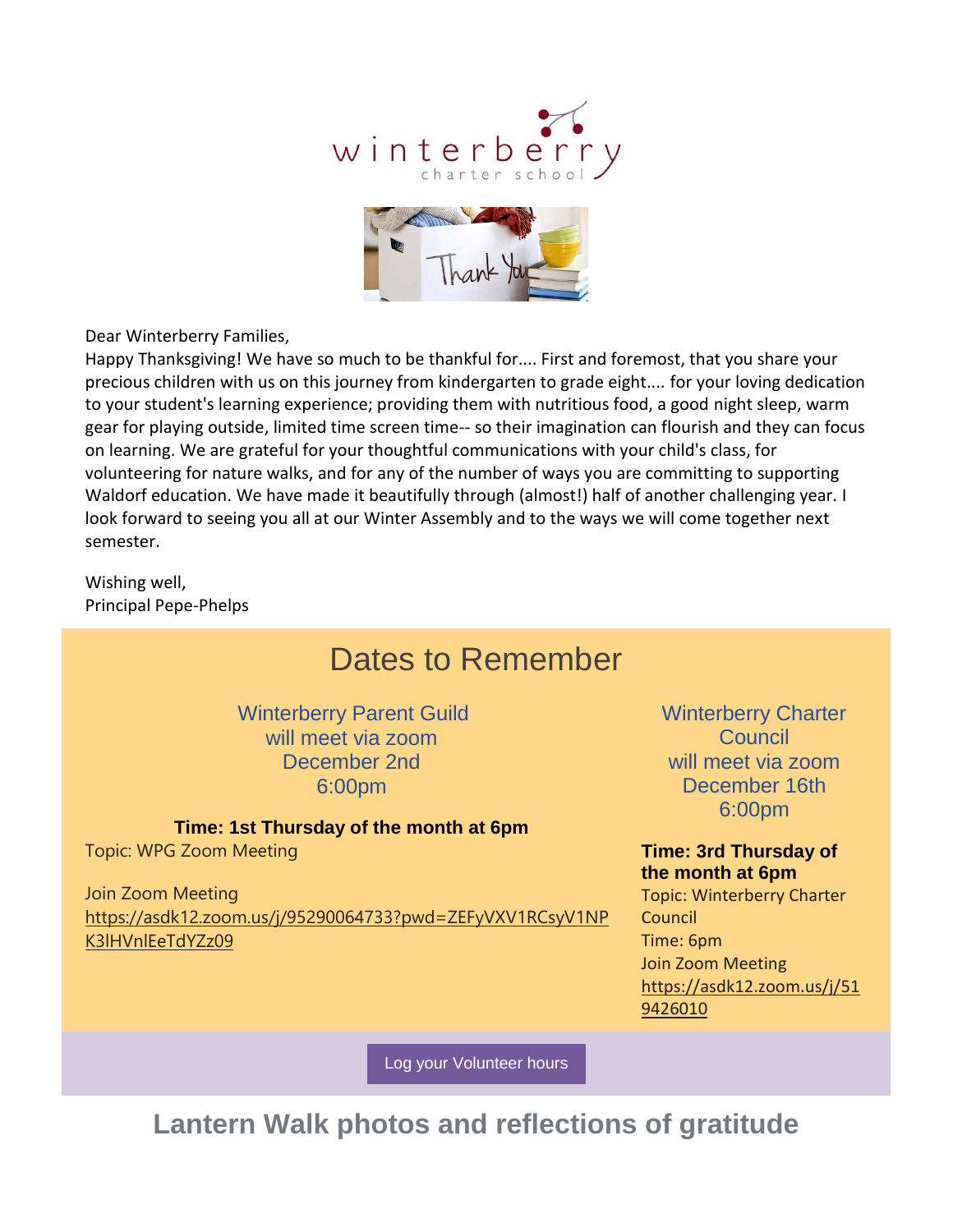### **Outdoor gurus and artists**

The gifts that just keep coming and the energy that renews abound! Thank you to *Matt French and*  **Oona Martin**~ the dynamic duo for their continued commitment to our outdoor classrooms and lunch spaces!



"Feeling appreciated is one of the most important needs that people have. When you share with someone your appreciation and gratitude, they will not forget you. Appreciation will return to you many times."

**G.A.R.D.E.N. Committee**

Holding, working, managing, designing this year's campaign: many thanks to *Iris Hilsinger,*chair of GARDEN *Kelly DuFort,* graphic artist *Liz Osorio,* WPG treasurer

Thank you for months of dedication and hard work!

**Charlie Brown**

"What if today, we were just grateful for everything?"







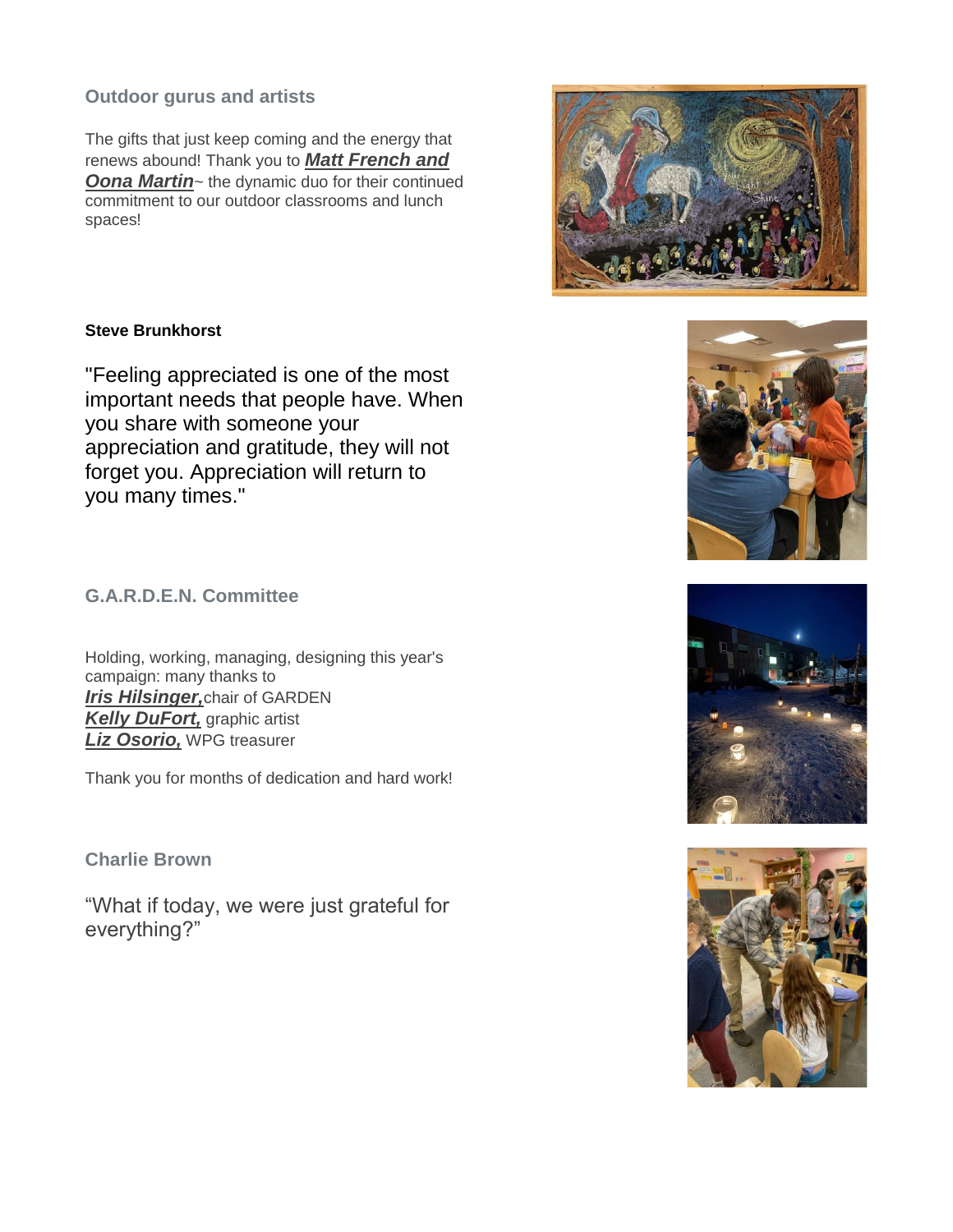## **Amazing Substitute Teachers!**

Thank you to all the subs who come into our school and share their time and talent with our students. It is reassuring for the faculty and staff to know that substitutes are available and willing to step in when and where they are needed! *Mr. Max, Ms. G, Mr. O, Ms. Benner, Mr. Parker, Mr. Jonny, Mr. Brandin, Mr. Mike, Ms. D, Mr. Quinn, Ms. Martin, Ms. Conant, Mr. Stabb, Ms. Becker, Ms. Tornfelt, Ms. Weatherson, and Ms. Cross.*

## **Henry David Thoreau**

"I am grateful for what I am and have. My thanksgiving is perpetual."

#### **Lantern Walk**

Thankful that we could come together as a community and raise our voice in song!

Thank you *Mr. Crawford* for your beautifully lit trail and *Ms. Lisa* for all your ice lanterns sending light upon our path and into our hearts.

## **King of the Land of Computers**

Winterberry has our very own computer whisperer, *Trevor Snyder!* We are so grateful for his sage (and understandable) advice. We are so lucky he always thinks of us when system updates are happening through ASD. We would be lost without him!